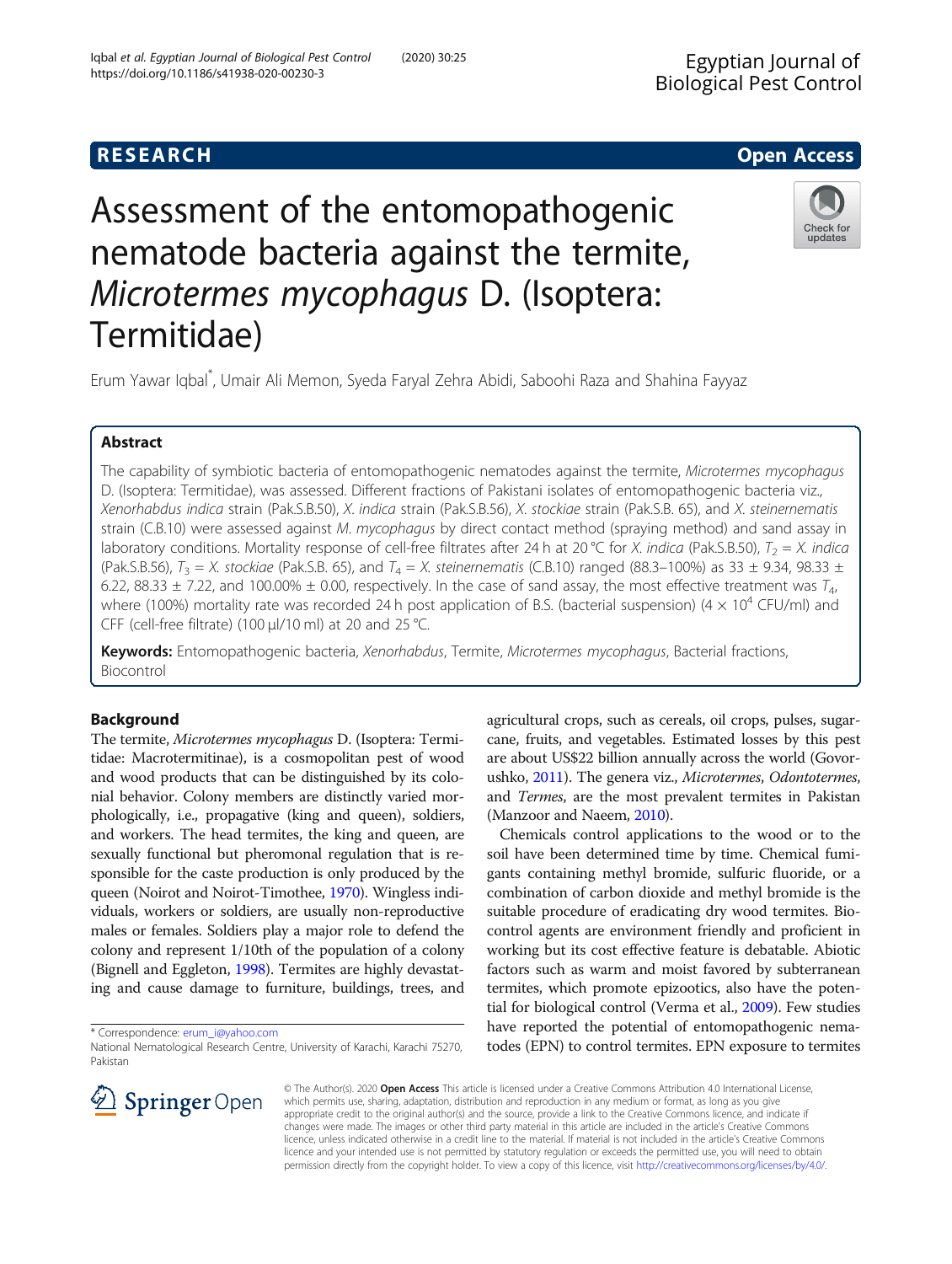resulted in significant response of parasitization (47% after 4 days) and 100% mortality after 12 days under lab conditions. Fujii ([1975\)](#page-4-0) gained 96% mortality results of C. formosanus within 7 days after treating with infective-stage Steinernema carpocapsae (Weiser) (Steinernematidae) in laboratory analysis. Mortality rate, more than 95%, was documented within 3 days by Georgis et al., ([1982](#page-4-0)) for both Reticulitermes sp. and Zootermopsis sp. after laboratory exposure to S. carpocapsae; further termites were also serve as vectors for EPN that take back to their colonies. S. carpocapsae has shown high rates of infection to Nasutitermes costalis and R. flavipes obtained under laboratory conditions (Laumond et al., [1979](#page-5-0) and Trudeau, [1989\)](#page-5-0).

The present study aimed to assess the efficacy of symbiotic bacteria Xenorhabdus species as biopesticide against the termite, M. mycophagus, under laboratory conditions.

#### Materials and methods

#### Collection of termite

The termite (M. mycophagus) was collected from different infested trees in the premises of the University of Karachi, Karachi (24° 56' 21.833" N, 67° 7' 14.869" E), Pakistan.

# Bacterial culture (isolation of bacteria from insect hemolymph)

Entomopathogenic nematodes (EPN) were obtained from the storage unit, maintained by Prof. Dr. Shahina Fayyaz at NNRC, University of Karachi, Karachi, Pakistan. All nematodes were propagated in last instar larvae of the greater wax moth, Galleria mellonella L., using the method of Dutky ([1974\)](#page-4-0). Infective juveniles were collected by White traps (White, [1927\)](#page-5-0), harvested, and stored in sterilized distilled water at 10–15 °C for no more than 2 weeks before they were used.

# Isolation of bacteria from insect hemolymph

To isolate bacteria from hemolymph, G. mellonella larvae were inoculated by EPN (Table 1) 100 IJs in a Petri dish lined with moistened filter paper. After 48 h the dead larvae were surface sterilized by 75% ethanol for 15 min; then, the cadavers were passed through the flame for further sterilization. Cadavers were dissected with sterilized scissors at the second foot, a loop full of hemolymph streaked onto NBTA agar medium (Akhurst, [1980](#page-4-0)). The streaked plates were incubated in the dark at 28 °C for 48 h for the development of primary colonies. For further purification, single colonies of bacteria were sub cultured on new plates of agar medium. Then, single colony was transferred to the nutrient broth  $(0.81 \text{ broth} + 61 \text{ ml} \text{ water})$  and kept it for incubation on shaking bath for 2 days at 150 rpm ND 28 °C. The bacterial suspension was used for bioassay.

### Biochemical analysis of bacterial isolates

The pure cultures of different species of Xenorhabdus were subjected to biochemical test through API 20E test kit of Biomerieux Ltd., USA.

# Effect of different application method for controlling the termite

Pakistani isolates of entomopathogenic bacteria viz., Xenorhabdus indica (Pak.S.B.50), X. indica (Pak.S.B.56), X. stockiae (Pak.S.B. 65), and X. steinernematis (C.B.10) were assessed against M. mycophagus by direct contact method (spraying method) and sand assay in a laboratory experiment.

#### Spray method

Heavy infested branches of different trees were selected and kept in a plastic shopper after cutting with a hammer or cutter and brought in to the laboratory. Plastic containers about the size of  $8 \times 6$  in. lined with wax at the edges were used for the experiment. Six-inch pieces of tree branches carrying approximately 50 termite individuals were placed in each container and sprayed with 20 ml of each treatment separately. Each container was sealed with a parafilm and each set of experiment incubated at different temperatures 20, 25, and 30 °C. Different EPB formulations were examined viz., B.S. (bacterial suspension) (4  $\times$  10<sup>4</sup> CFU/ml), CFF (cell-free filtrate) (100 μl/10 ml), B.R. (bacterial residue) (100 μl/10 ml) of  $T_1$  (Xenorhabdus indica (Pak.S.B.50)),  $T_2$  (X. indica (Pak.S.B.56)),  $T_3$  (*X. stockiae* (Pak.S.B. 65)), and  $T_4$  (*X.* steinernematis (C.B.10)). This combination was replicated 3 times with control treatment, which was sprayed only with water. Mortality rate was assessed each after 24, 48, and 72 h.

#### Sand barrier assay

A set of 50 termite individuals was placed in  $6 \times 6$  in. Petri dish lined with a filter paper. For sand assay, a

Table 1 Details of symbiotic bacteria used for the study

| <b>Strains</b> | Bacterial symbionts        | <b>FPN</b>         | Accession no. | Authority*            |
|----------------|----------------------------|--------------------|---------------|-----------------------|
| Pak.S.B.50     | Xenorhabdus indica         | Steinernema abbasi | MF498486      | Shahina F. & Salma J. |
| Pak.S.B.56     | Xenorhabdus indica         | S. pakistanense    | MF521953      | Shahina F. & Salma J. |
| Pak.S.B. 65    | Xenorhabdus stockiae       | S. siamkayai       | MF521964      | Shahina F. & Salma J. |
| Pak.C.B. 10    | Xenorhabdus steinernematis | S. magbooli        | KU097324      | Shahina F. & Salma J. |

\*Accession no. authorized by these persons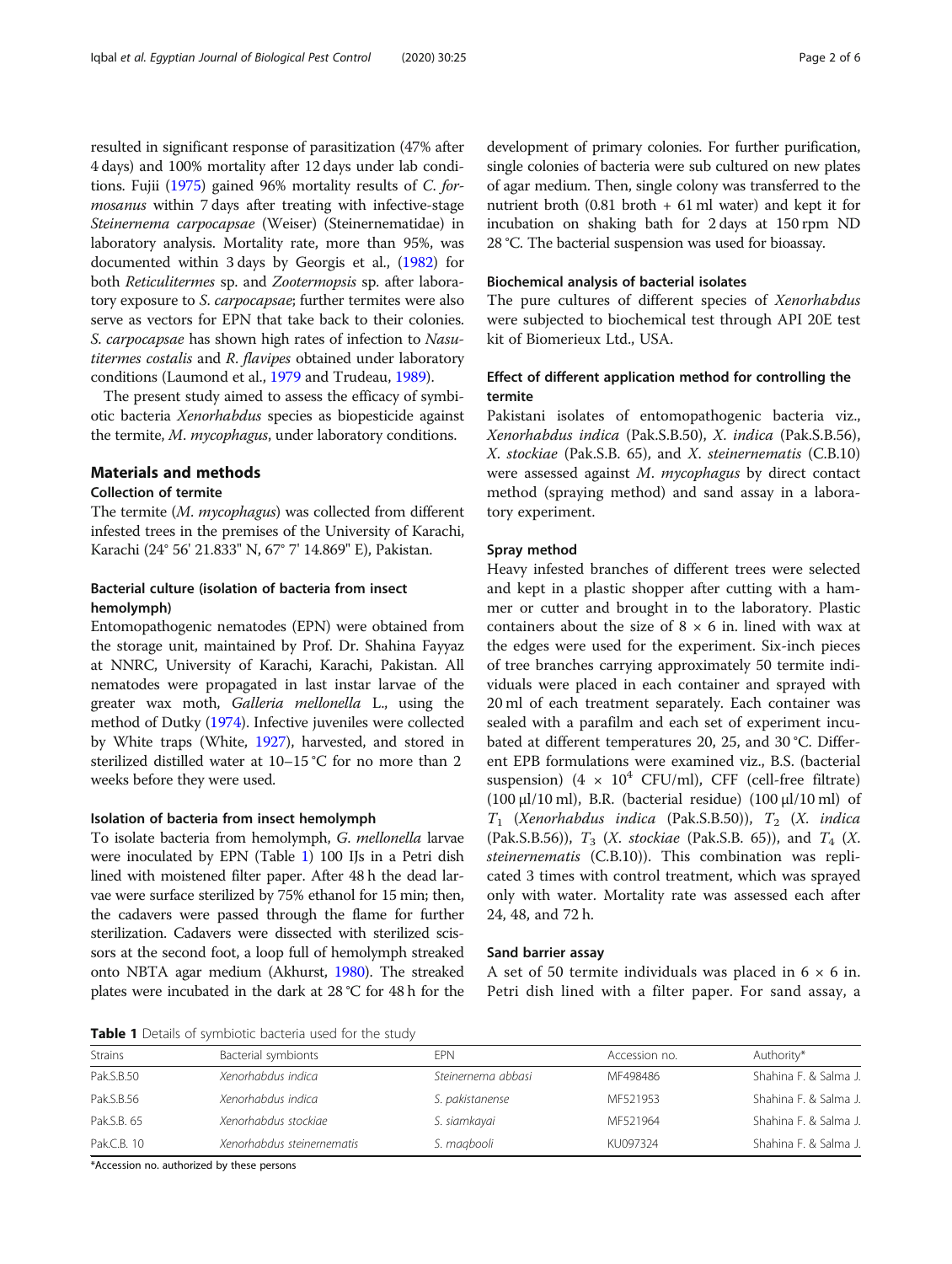| Biochemical analysis              | <b>Xenorhabdus indica Pak.S.B.50</b> | X. indica Pak.S.B.56     | X. stockiae Pak.S.B. 65 | $X.$ steinernematis $CB.10$ |  |  |
|-----------------------------------|--------------------------------------|--------------------------|-------------------------|-----------------------------|--|--|
| <b>Citrate utilization</b>        | $^{+}$                               | $^+$                     |                         |                             |  |  |
| Esculin hydrolysis                | $^{++}$                              | $^+$                     |                         |                             |  |  |
| Catalase                          |                                      | $^{++}$                  |                         |                             |  |  |
| <b>Meso-inositol fermentation</b> | $^+$                                 | $\overline{\phantom{a}}$ |                         |                             |  |  |
| <b>Salicin fermentation</b>       | $^+$                                 | $\overline{\phantom{a}}$ |                         |                             |  |  |
| <b>Ribose fermentation</b>        |                                      | $\overline{\phantom{a}}$ |                         |                             |  |  |
| Lipase tween 80                   |                                      | $^+$                     | $\sim$                  |                             |  |  |

<span id="page-2-0"></span>Table 2 Biochemical analysis of symbiotic bacteria

"+" 90–100% positive, "-" 90–100%, "++" positive 75–89%, "- -" 75–89%, "d" positive 25–74% of strains

thin film of autoclaved sand was spread over the filter paper and then the termites were placed. Twenty milliliters of different formulations B.S. (bacterial suspension) (4  $\times$  10<sup>4</sup> CFU/ml), CFF (cell free filtrate) (100 μl/ 10 ml), B.R. (bacterial residue) (100  $\mu$ l/10 ml) of  $T_1$ (Xenorhabdus indica (Pak.S.B.50)),  $T_2$  (X. indica (Pak.S.B.56)),  $T_3$  (*X. stockiae* (Pak.S.B. 65)), and  $T_4$  (*X.*  steinernematis (C.B.10)) along with 1 ml of 2% Tween 80 (as emulsifier) were dropped on the sand layer under the laminar flow cabinet. Plates were sealed by a parafilm and incubated at different temperatures 20, 25, and 30 °C. Each treatment had 3 replicates. Control treatment only contained water. Mortality rate was assessed after 24, 48, and 72 h of exposure.

Table 3 Influence of different bacterial fractions on the mortality of termites in relation to temperature and time duration by spray method

| Treatment                                        | Conc.            | Mortality% $\pm$ SD  |                                  |                      |                       |                      |                      |                                  |                                  |                      |
|--------------------------------------------------|------------------|----------------------|----------------------------------|----------------------|-----------------------|----------------------|----------------------|----------------------------------|----------------------------------|----------------------|
|                                                  |                  | 20 °C                |                                  | 25 °C                |                       |                      | 30 °C                |                                  |                                  |                      |
|                                                  |                  | 24h                  | 48h                              | 72h                  | 24h                   | 48 h                 | 72h                  | 24 h                             | 48h                              | 72 h                 |
| $T_1$ , Xenorhabdus indica<br>(Pak.S.B.50)       | B.S.             | 83.66 ±<br>7.44a     | $100 \pm$<br>0.00c               |                      | 80.66 $\pm$<br>6.98a  | $100 \pm$<br>0.00c   |                      | $71.66 \pm$<br>6.44a             | 78.66 ±<br>6.75a                 | 78.66 ±<br>7.83a     |
|                                                  | <b>CFF</b>       | 88.33 $\pm$<br>9.34a | $100 \pm$<br>0.00c               |                      | 87.33 $\pm$<br>7.45a  | $100 \pm$<br>0.00c   |                      | 77.33 ±<br>8.54a                 | 82.33 $\pm$<br>7.35a             | 82.33 $\pm$<br>8.41a |
|                                                  | B.R.             | $34.66 \pm$<br>5.34b | 45.66 $\pm$<br>5.41b             | 45.33 $\pm$<br>7.23b | $32.33 \pm$<br>7.33b  | 45.66 $\pm$<br>6.76b | 47.33 $\pm$<br>9.21b | 24.66 $\pm$<br>5.20 <sub>b</sub> | 29.66 $\pm$<br>5.67b             | $33.33 \pm$<br>5.75b |
| $T2$ , Xenorhabdus indica<br>(Pak.S.B.56)        | B.S.             | 85.66 ±<br>7.34a     | $100 \pm$<br>0.00c               |                      | 80.33 $\pm$<br>8.34a  | 83.33 $\pm$<br>9.38a | 92.33 $\pm$<br>6.39c | 74.66 $\pm$<br>6.78a             | 77.33 ±<br>6.78a                 | $81.33 \pm$<br>6.39a |
|                                                  | CFF              | 98.33 $\pm$<br>6.22c | $100 \pm$<br>0.00c               |                      | 87.33 $\pm$<br>8.32a  | 88.66 ±<br>7.57a     | $95.33 \pm$<br>9.34c | 78.33 ±<br>7.43a                 | 80.33 $\pm$<br>7.56a             | 82.33 $\pm$<br>8.45a |
|                                                  | B.R.             | $35.66 \pm$<br>4.56b | 37.33 $\pm$<br>5.22b             | $37.33 \pm$<br>5.22b | 34.66 $\pm$<br>8.55 b | $35.33 \pm$<br>6.56b | 39.33 $\pm$<br>6.98b | 28.66 $\pm$<br>4.56b             | $32.33 \pm$<br>4.87b             | $35.33 \pm$<br>5.43b |
| $T_3$ , Xenorhabdus<br>stockiae(Pak.S.B. 65)     | B.S.             | 85.66 ±<br>8.23a     | $100 \pm$<br>0.00c               |                      | 78.66 ±<br>8.23a      | 73.66 ±<br>9.26a     | 78.97 ±<br>7.87a     | 69.66 $\pm$<br>6.87a             | 72.66 ±<br>9.45a                 | 79.66 ±<br>8.09a     |
|                                                  | CFF              | $88.33 \pm$<br>7.22a | $100 \pm$<br>0.00c               |                      | $88.33 \pm$<br>7.22a  | $100 \pm$<br>0.00c   |                      | 72.33 $\pm$<br>8.49a             | 75.33 $\pm$<br>7.54a             | $82.33 \pm$<br>9.34a |
|                                                  | B.R.             | 33.66 ±<br>4.22b     | 35.33 $\pm$<br>6.22 <sub>b</sub> | $38.43 \pm$<br>4.10b | 29.33 $\pm$<br>5.35b  | $30.66 \pm$<br>5.67b | 38.66 ±<br>4.56b     | $25.66 \pm$<br>3.86b             | $35.33 \pm$<br>6.22 <sub>b</sub> | $38.43 \pm$<br>4.10b |
| $T_{4}$ , Xenorhabdus<br>steinernematis (C.B.10) | B.S.             | $100 \pm$<br>0.00c   |                                  |                      | $100 \pm$<br>0.00c    |                      |                      | 87.66 $\pm$<br>9.45a             | $100 \pm$<br>0.00c               |                      |
|                                                  | <b>CFF</b>       | $100 \pm$<br>0.00c   |                                  |                      | $100 \pm$<br>0.00c    |                      |                      | 93.33 $\pm$<br>8.22c             | $100 \pm$<br>0.00c               |                      |
|                                                  | B.R.             | $36.33 \pm$<br>3.43b | 39.33 $\pm$<br>6.37b             | 42.33 $\pm$<br>6.36b | $34.33 \pm$<br>3.03b  | $35.66 \pm$<br>4.67b | $37.33 \pm$<br>3.65b | $26.33 \pm$<br>3.65b             | $27.33 \pm$<br>4.55b             | $28.33 \pm$<br>5.43b |
| Control                                          | H <sub>2</sub> O | $0.00 \pm$<br>.00d   | $0.00 \pm$<br>.00d               | $0.00 \pm$<br>.00d   | $0.00 \pm$<br>.00d    | $0.00 \pm$<br>.00d   | $0.00 \pm$<br>.00d   | $0.00 \pm$<br>.00d               | $0.00 \pm$<br>.00d               | $0.00 \pm$<br>.00d   |

B.S. bacterial suspension (4 × 10<sup>4</sup> CFU/ml), CFF cell-free filtrate (100 μl/10 ml), B.R. bacterial residue (100 μl/10 ml), "-" experiment complete

The similar alphabets in rows and columns have shown non significant differences at  $p = 0.01$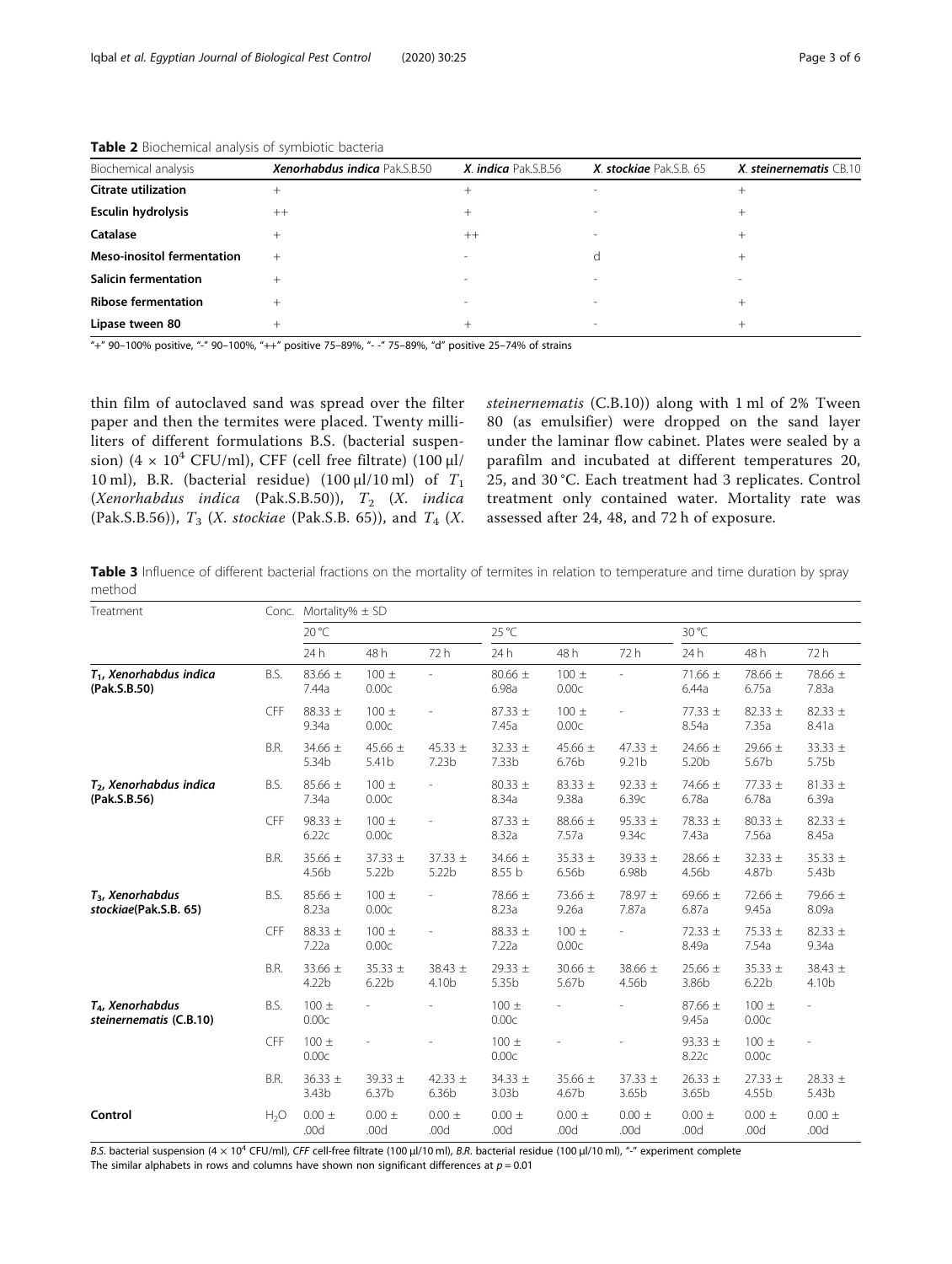# <span id="page-3-0"></span>Data analysis

Data are expressed as means, standard deviation and the significance of mean differences was determined with Duncan's multiple range test (SAS Institute, Cary, NC).

# Results and discussion

# Biochemical analysis

The biochemical test of Xenorhabdus species were assessed for the following features. Citrate utilization, esculin hydrolysis, catalase, meso-inositol fermentation, salicin fermentation, ribose fermentation, and lipase tween 80. X. indica Pak.S.B.50 showed 90– 100% positive expression in all analysis, except for Esculin hydrolysis. X. indica Pak.S.B.56 contained Citrate utilization; Esculin hydrolysis and Lipase Tween 80 resulted in 90–100% positive and catalase 75–89% positive, whereas meso-inositol fermentation, Salicin fermentation, and ribose fermentation 90–100% negative. X. stockiae Pak.S.B. 65 had 25–74% positive results for meso-inositol fermentation where all remaining factors were found to be 90–100% negative. X. steinernematis C.B.10 expressed 90–100% positive for all examined biochemical tests but negative 90– 100% for Salicin fermentation (Table [2](#page-2-0)).

# Effect of different application methods for controlling Microtermes species

# Spray method

All bacterial isolates were found to be significantly effective against termites by spray method. Different fractions of bacterial formulations showed significant differences of mortality rate ( $P < 0.001$ ). Bacterial suspension and cell-free filtrates of all treatments (bacterial isolates) had the potential to control termites at 20 and 25 °C even after 24 h, whereas the bacterial residue of all the bacterial isolates had least potential for controlling termites. Due to direct contact of formulations with termites, effective results were obtained within 24 h in most of the cases. Mortality response of cell-free filtrates after 24 h at 20 °C in *Xenorhabdus indica* (Pak.S.B.50),  $T_2$  (X. indica (Pak.S.B.56)),  $T_3$  (X. stockiae (Pak.S.B. 65)), and

Table 4 Influence of different bacterial fractions on the mortality of termites in relation to temperature and time duration by sand barrier assay method

| Treatment                                        | Conc.      | Mortality %          |                                  |                      |                                  |                                  |                      |                      |                                  |                                  |
|--------------------------------------------------|------------|----------------------|----------------------------------|----------------------|----------------------------------|----------------------------------|----------------------|----------------------|----------------------------------|----------------------------------|
|                                                  |            | 20 °C                |                                  | 25 °C                |                                  |                                  | 30 °C                |                      |                                  |                                  |
|                                                  |            | 24h                  | 48 h                             | 72h                  | 24h                              | 48h                              | 72 h                 | 24 h                 | 48 h                             | 72 h                             |
| $T_1$ , Xenorhabdus indica<br>(Pak.S.B.50)       | B.S.       | 82.66 $\pm$<br>6.98a | $100 \pm$<br>0.00c               |                      | 85.66 ±<br>8.56a                 | $100 \pm$<br>0.00c               |                      | 73.33 ±<br>5.98a     | 76.66 ±<br>7.87a                 | 80.66 $\pm$<br>6.88a             |
|                                                  | CFF        | $87.33 \pm$<br>7.98a | $100 \pm$<br>0.00c               |                      | $87.33 \pm$<br>7.45a             | $100 \pm$<br>0.00c               |                      | 78.33 ±<br>9.12a     | 84.33 $\pm$<br>7.35a             | $85.33 \pm$<br>8.41a             |
|                                                  | B.R.       | $33.66 \pm$<br>6.45b | 45.66 $\pm$<br>5.41b             | 47.33 $\pm$<br>6.87b | $32.33 \pm$<br>7.33b             | 45.66 $\pm$<br>6.76b             | 47.33 $\pm$<br>9.21b | 23.66 $\pm$<br>5.20b | $30.66 \pm$<br>5.67b             | $35.33 \pm$<br>5.75b             |
| $T2$ , Xenorhabdus indica<br>(Pak.S.B.56)        | B.S.       | 88.66 $\pm$<br>7.34a | $100 \pm$<br>0.00c               |                      | 80.33 $\pm$<br>8.34a             | $83.33 \pm$<br>9.38a             | 92.33 $\pm$<br>6.39c | 72.66 $\pm$<br>6.78a | 78.33 $\pm$<br>6.78a             | $85.33 \pm$<br>6.39a             |
|                                                  | CFF        | 93.33 $\pm$<br>6.22c | $100 \pm$<br>0.00c               |                      | 88.33 ±<br>7.76a                 | 88.66 ±<br>7.57a                 | $95.33 \pm$<br>9.34c | 75.33 $\pm$<br>7.43a | 82.33 $\pm$<br>7.56a             | $85.33 \pm$<br>8.45a             |
|                                                  | B.R.       | $37.66 \pm$<br>4.56b | 38.33 ±<br>5.22b                 | 39.33 $\pm$<br>5.22b | 34.33 $\pm$<br>5.34b             | $35.33 \pm$<br>6.56 <sub>b</sub> | 39.33 $\pm$<br>6.98b | $26.66 \pm$<br>4.56b | $36.33 \pm$<br>4.87b             | 39.33 $\pm$<br>5.43 <sub>b</sub> |
| $T3$ , Xenorhabdus<br>stockiae(Pak.S.B.65)       | B.S.       | 88.66 ±<br>7.98a     | $100 \pm$<br>0.00c               |                      | 78.66 ±<br>8.23a                 | 73.66 ±<br>9.26a                 | 78.97 ±<br>7.87a     | 65.66 $\pm$<br>6.87a | 75.66 $\pm$<br>9.45a             | 75.66 ±<br>8.09a                 |
|                                                  | <b>CFF</b> | $85.33 \pm$<br>8.65a | $100 \pm$<br>0.00c               |                      | $86.33 \pm$<br>7.22a             | $100 \pm$<br>0.00c               |                      | 71.33 $\pm$<br>8.49a | 75.33 ±<br>7.54a                 | 84.33 $\pm$<br>9.34a             |
|                                                  | B.R.       | 34.66 $\pm$<br>4.22b | $35.33 \pm$<br>6.22 <sub>b</sub> | 38.43 $\pm$<br>4.10b | $30.33 \pm$<br>5.35b             | 34.66 $\pm$<br>5.67b             | 38.66 ±<br>4.56b     | 28.66 $\pm$<br>3.86b | $35.33 \pm$<br>6.22 <sub>b</sub> | 40.43 $\pm$<br>4.10b             |
| $T_{4}$ , Xenorhabdus<br>steinernematis (C.B.10) | B.S.       | $100 \pm$<br>0.00c   |                                  |                      | $100 \pm$<br>0.00c               |                                  |                      | 83.66 $\pm$<br>9.45a | $100 \pm$<br>0.00c               |                                  |
|                                                  | CFF        | $100 \pm$<br>0.00c   |                                  |                      | $100 \pm$<br>0.00c               |                                  |                      | $96.33 \pm$<br>8.22c | $100 \pm$<br>0.00c               |                                  |
|                                                  | B.R.       | 38.33 $\pm$<br>3.43b | 40.33 $\pm$<br>6.37b             | 44.33 $\pm$<br>7.32b | $35.33 \pm$<br>3.03 <sub>b</sub> | $36.66 \pm$<br>4.67b             | 37.66 $\pm$<br>4.87b | $26.33 \pm$<br>3.65b | $28.33 \pm$<br>4.55b             | 34.33 $\pm$<br>5.43b             |
| Control                                          | $H_2O$     | $0.00 \pm$<br>.00d   | $0.00 \pm$<br>.00d               | $0.00 \pm$<br>.00d   | $0.00 \pm$<br>.00d               | $0.00 \pm$<br>.00d               | $0.00 \pm$<br>.00d   | $0.00 \pm$<br>.00d   | $0.00 \pm$<br>.00d               | $0.00 \pm$<br>.00d               |

B.S. bacterial suspension (4 x 10<sup>4</sup> CFU/ml), CFF cell-free filtrate (100 μl/10 ml), B.R. bacterial residue (100 μl/10 ml), "-" experiment complete

The similar alphabets in rows and columns have shown non significant differences at  $p = 0.01$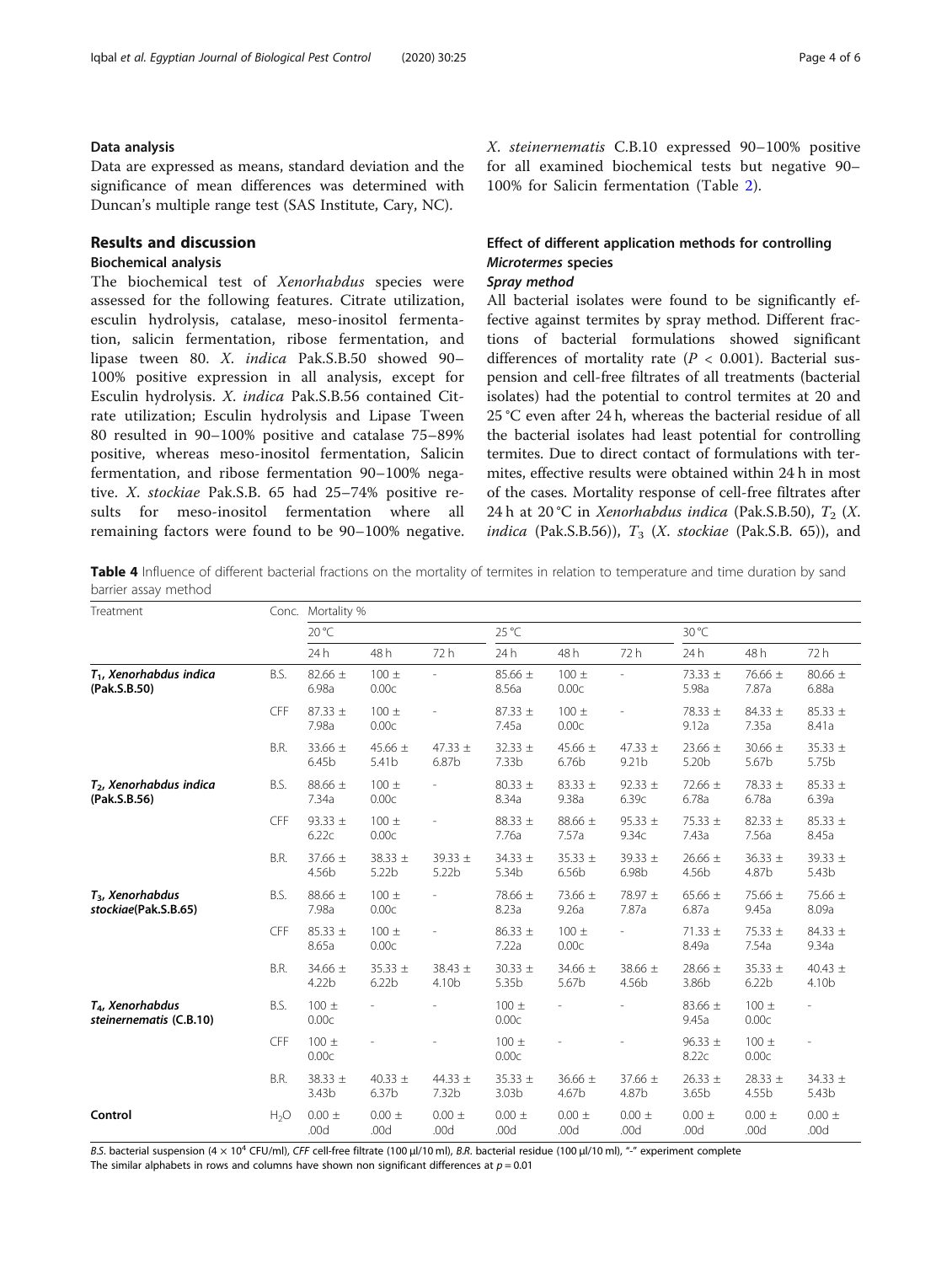<span id="page-4-0"></span> $T<sub>4</sub>$  (X. steinernematis (C.B.10)) ranged between 88.3 and 100% as 88.33 ± 9.34, 98.33 ± 6.22, 88.33 ± 7.22, and  $100.00\% \pm 0.00$ , respectively. No mortality response was found in the control treatment (Table [3\)](#page-2-0).

#### Sand barrier assay

In a sand barrier assay, Pakistani isolates of EPB were applied 20 ml of different formulations: B.S. (bacterial suspension) (4  $\times$  10<sup>4</sup> CFU/ml), CFF (cell free filtrate) (100 μl/10 ml), B.R. (bacterial residue) (100 μl/10 ml) of  $T_1$  (Xenorhabdus indica (Pak.S.B.50)),  $T_2$  (X. indica (Pak.S.B.56)),  $T_3$  (*X. stockiae* (Pak.S.B. 65)), and  $T_4$  (*X.* steinernematis (C.B.10)). Significant differences were observed between control and treatments ( $P < 0.001$ ). Effectiveness of different formulations was dependent on the temperature and time duration. The most effective treatment was  $T<sub>4</sub>$ , where maximum percentage of mortality found to be 100% after 24 h of application by B.S.  $(4 \times 10^4$ CFU/ml); CFF  $(100 \mu l/10 \text{ ml})$  at 20 and 25 $\degree$  C. After applying  $T_1$  (Xenorhabdus indica (Pak.S.B.50)),  $T_2$  (*X. indica* (Pak.S.B.56)), and  $T_3$  (*X.* stockiae (Pak.S.B. 65)) 100% mortality of termites was obtained after 48 h in B.S.  $(4 \times 10^4 \text{ CFU/ml})$  and CFF (100 μl/10 ml), whereas all insects survived in control treatment (Table [4](#page-3-0)).

Two different application methods were determined for their proficiency and significantly similar results obtained from both methods.

Different bacterial species have the capability to control termites. The effects of Bacillus thuringiensis subspecies was examined under laboratory conditions against Nasutitermes ehrhardti (Castilhos-Fortes et al. 2002). They observed that B. thuringiensis subspecies kurstaki produced 80% mortality of termite species. B. thuringiensis proteins having insecticidal properties are highly specific as gut toxins and it has shown a superior safety in reference to the effectiveness for non-target organism (Sarwar, [2015](#page-5-0)).

Pseudomonas sp., P.maltophilia, Bacillus strains, and Paenibacillus sp., are reported to produce chitinase (Suyal et al., [2015;](#page-5-0) Verma et al., [2016a](#page-5-0); Yadav et al., [2016a\)](#page-5-0). It was also reported that ten bacterial strains along with two control strains have been evaluated as biocontrol against termites. Different bacterial strains having termite-killing ability showed > 80% mortality after 5 days of incubation (Dua, 2014). Four bacterial strains caused 100% killing at 10 days of observation. The cell-free culture filtrate of these cultures showed that the antagonistic substance was extracellular having protein properties. Bacterial strains of Bacillus subtilis KBM79 and Pseudomonas synxantha KPM35 possessed proteolytic, chitinolytic, and lipolytic enzyme activities and caused 100% killing of termites (Yadav et al., [2016b](#page-5-0)). In previous studies, X. nematophila has been proved as a potential candidate of biocontrol agent against termites (Hiranwrongwera et al., [2007\)](#page-5-0).

# Conclusion

The present results proved that different bacterial fractions of Xenorhabdus species were found effective against termites in certain adequate conditions and can be a successful candidate for integration in termites' controlling strategy.

#### Abbreviations

B.S.: Bacterial suspension; CFF: Cell-free filtrate; B.R.: Bacterial residue

#### Acknowledgements

Special thanks to Dr. Shumaiza, Dept. of Genetics, University of Karachi, Karachi, Pakistan, for providing lab facilities to conduct the biochemical test.

#### Authors' contributions

EYI planned the research experiment and performed biochemical analysis and mortality response. UAM and SFZA managed data and analyzed and interpreted the results. SR helped in writing the manuscript and reviewed the manuscript. SF provided the EPN material and supervised this research. All authors have read and approved the final manuscript.

#### Funding

Our gratitude goes to the Pakistan Science Foundation (PSF) for providing the funds to conduct the project (084) under which this research has been conducted.

#### Availability of data and materials

The datasets used and/or analyzed during the current study are available from the corresponding author on reasonable request.

#### Ethics approval and consent to participate

N/A

#### Consent for publication

N/A

#### Competing interests

The authors declare that they have no competing interests.

#### Received: 31 January 2020 Accepted: 5 March 2020 Published online: 17 March 2020

#### References

- Akhurst R (1980) Morphological and functional dimorphism in Xenorhabdus spp., bacteria symbiotically associated with the insect pathogenic nematodes Neoaplectana and Heterorhabditis. J. Gen. Microbiol 121:303–309. [https://doi.](https://doi.org/10.1099/ 00221287-121-2-303) [org/10.1099/ 00221287-121-2-303](https://doi.org/10.1099/ 00221287-121-2-303)
- Bignell DE, Eggleton P (1998) Termites. In: Calow P (ed) Encyclopedia of ecology and environmental management. Blackwell Scientific, Oxford, pp 744–746
- Castilhos-Fortes R, Matsumura ATS, Diehl E, Fiuza LM (2002) Susceptibility of Nasutitermes ehrhardti (Isoptera: Termitidae) to Bacillus thuringiensis subspecies. Brazi J Microbiol 33:219–222
- Dua S (2014). Biological control of subterranean termites (Isoptera: Termitidae) with soil bacte-ria. Ph.D. thesis, Chaudhary Charan Singh Haryana Agricultural University, pp. 225.
- Dutky SR, Thompson JV, Cantwell GE (1974) A technique for the mass propagation of the DD-136 nematode. J. Insect Pathol 6:417–422
- Fujii JK (1975) Effect of an entomogenous nematode Neoaplectana carpocapsae Weiser, on the Formosan subterranean termite, Captotermes formosanus Shiraki, with ecological and biological studies on C. formosanus. University of Hawaii, Honolulu, Hawaii, USA, Ph.D. dissertation, p 163
- Georgis R, Poinar GO Jr, Wilson AP (1982) Susceptibility of damp-wood termites and soil and wood-dwelling termites to the entomogenous nematode Neoaplectana carpocapsae. IRCS Medical Science 10:563